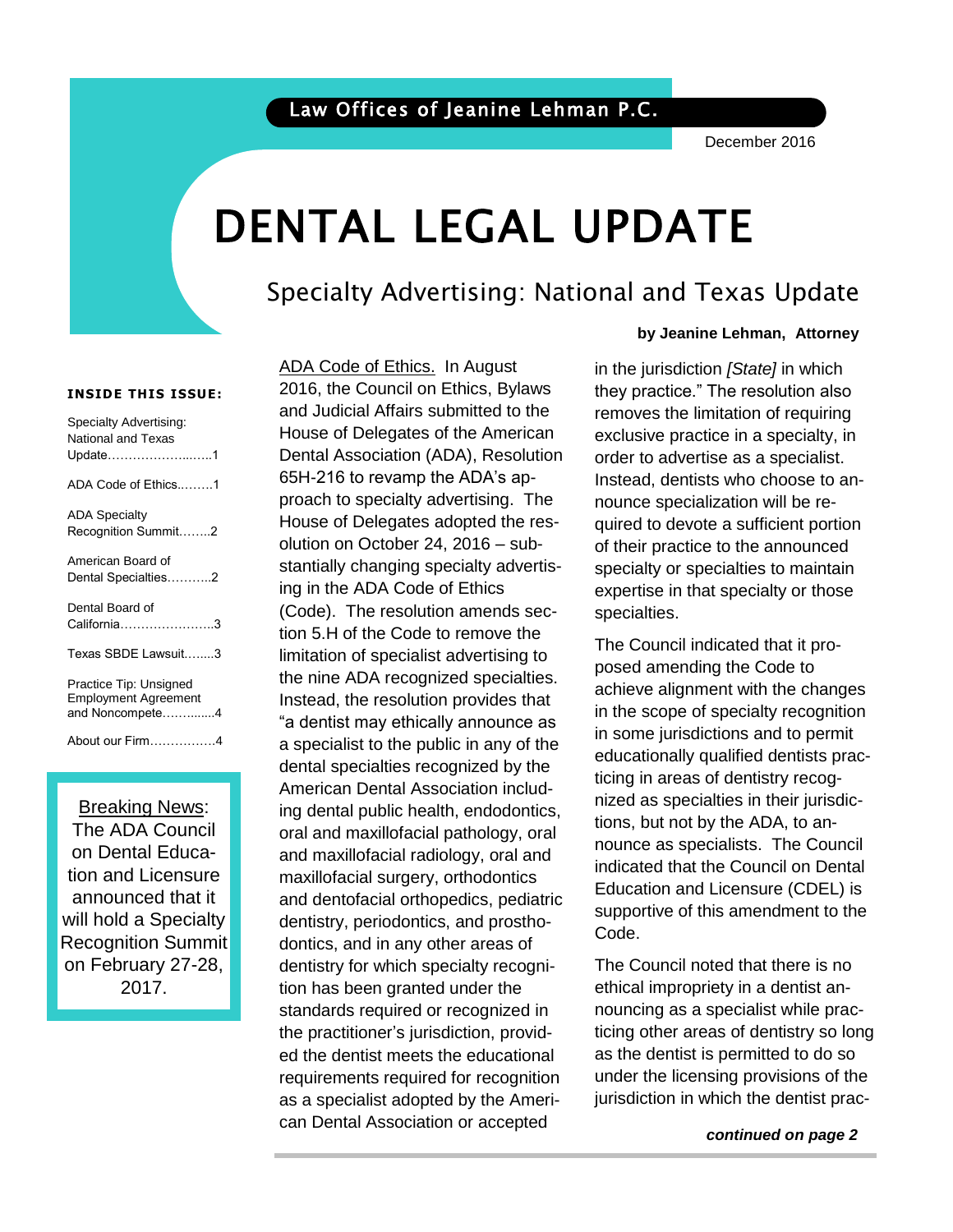## page 2 DENTAL LEGAL UPDATE

#### **Speaking Requests**

For **Jeanine Lehman** and her colleagues to speak to professional and business groups on legal and practice management topics, please contact Jeanine Lehman at **(512) 918-3435** or [jeanine@jeanine.com](mailto:jeanine@jeanine.com)



ì

#### **Website Favorites**

Law Offices of Jeanine Lehman P.C. [www.jeanine.com](http://www.jeanine.com/)

Capital Area Dental Society [www.capitalareadental.org](http://www.capitalareadental.org/)

Texas State Board of Dental **Examiners** [www.tsbde.state.tx.us](http://www.tsbde.state.tx.us/)

Texas Dental Association [www.tda.org](http://www.tda.org/)

> Texas Academy of General Dentistry [www.tagd.org](http://www.tagd.org/)

American Dental Association [www.ada.org](http://www.ada.org/)

American Board of Dental **Specialties** DentalSpecialties.org

American Society of Dentist Anesthesiologists [www.asdahq.org](http://www.asdahq.org/)

#### **Specialty Advertising** *(cont.) --*

tices, the public is not misled by the dentist announcement, the announcement is not false in any material respect, and the dentist maintains his or her level of skill and expertise in the specialty practice area and is clinically competent in the other areas of dentistry in which the dentist practices. Further, the Council cautioned that, to the contrary, the existing provision in the Code requiring exclusivity may be viewed as restricting dentist ability to engage in free competition and as such creating a legal risk to the ADA. The Council noted that the removal of this exclusivity restriction will alleviate that risk.

This proviso needs stating – the ADA's change to its Code of Ethics is a major development, but it does not change the requirements of Texas law concerning specialty advertising.

ADA Specialty Recognition Summit. In October 2016, the ADA Council on Dental Education and Licensure (CDEL) announced that it will hold a Specialty Recognition Summit on February 27-28, 2017 at the ADA headquarters. In this major announcement, CDEL indicated that it has contemplated changes to and is conducting a study on the ADA's process for recognizing dental specialties, dental specialty certifying boards and interest areas in general dentistry, with a focus on how the current recognition process can be improved. CDEL notes that it believes that a study of this magnitude must now involve a discussion with

the broader community of interest. Representatives of 35 national dental organizations were invited to participate in the Summit.

The ADA Board of Trustees has created a task force to conduct a critical evaluation of the process and criteria by which specialties and specialty certifying boards are recognized. Members of the ADA Task Force on Specialty and Specialty Certifying Board Recognition will also attend the Summit.

American Board of Dental Specialties. The American Board of Dental Specialties (ABDS) was formed as an Illinois nonprofit corporation in 2013 and is headquartered in Chicago. The objective of ABDS is to provide a fair, equitable, and evidence-based process for evaluating and recognizing dental certifying boards, their certification requirements, and their respective areas of practice as specialty areas in dentistry, to allow an impartial mechanism for state regulators to recognize dental specialists. ABDS has procedures and an application and qualification process for a dental certifying board to seek membership in ABDS. ABDS has established two dental specialty levels: Level I – Dental Specialty, and Level II – Subspecialty, with specific requirements for education, training and experience.

The following specialty boards are recognized by the ABDS: American Board of Oral Implantology /

 *continued on page 3*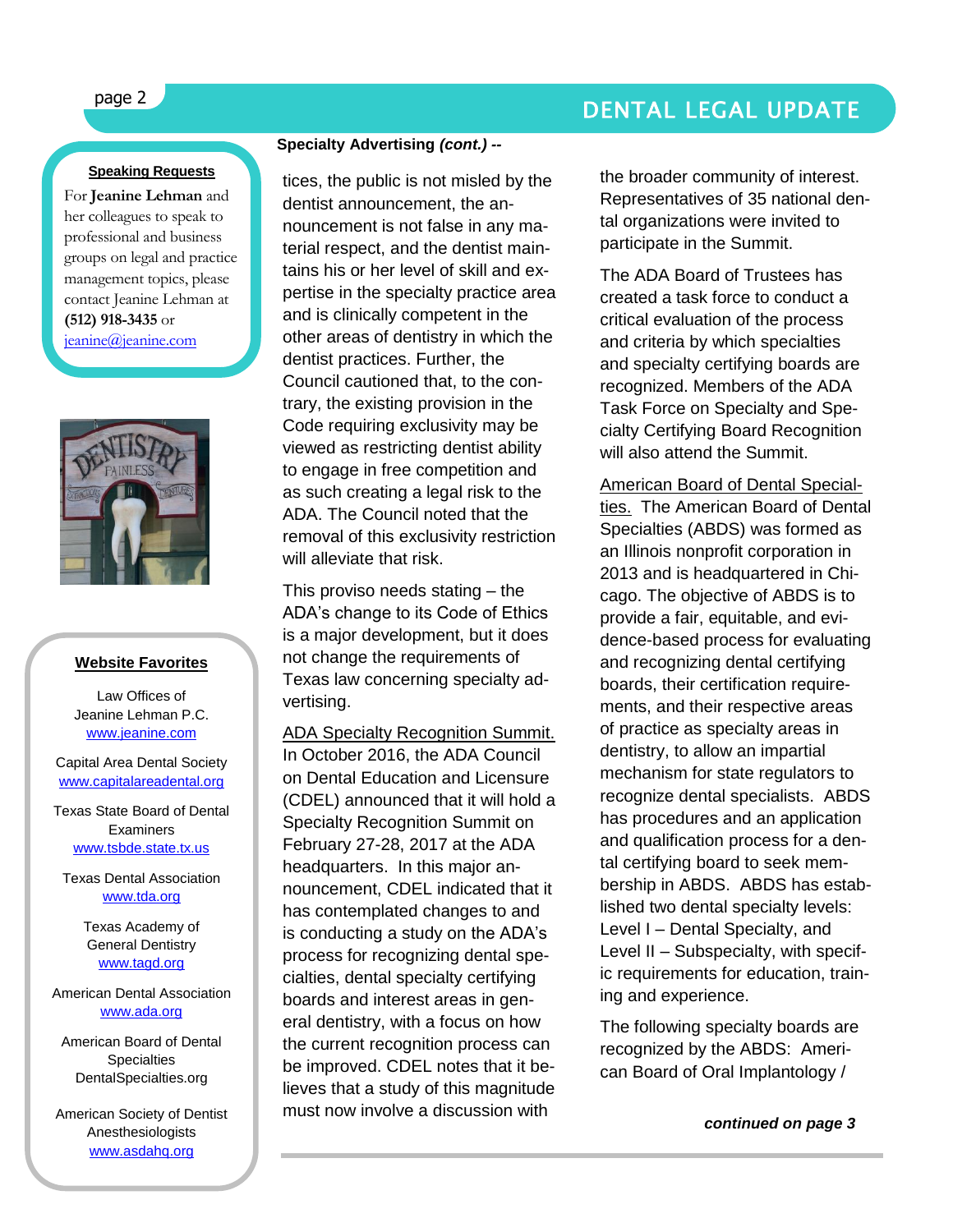### DENTAL LEGAL UPDATE **page 3**

#### **Specialty Advertising** *(cont.) --*

Implant Dentistry, American Board of Oral Medicine, American Board of Orofacial Pain, and American Dental Board of Anesthesiology.

#### The ABDS website is DentalSpecialties.org

Dental Board of California. California law restricting the advertising of diplomate credentials was the subject of litigation in the case of Potts v. Hamilton, and was ruled by a federal court as an unconstitutional restriction on commercial speech. Subsequently, the unconstitutional restrictions were deleted from the California statute in 2012, but they were not taken out of the rules. In 2016, the Dental Board of California repealed its rules, which limited advertising of specialty. These repeals were filed on August 30, 2016.

Texas State Board of Dental Examiners Lawsuit. The Texas State Board of Dental Examiners (Board) is the defendant in a lawsuit involving specialty advertising. The lawsuit began on March 5, 2014, when the American Academy of Implant Dentistry, the American Society of Dentist Anesthesiologists, the American Academy of Oral Medicine, the American Academy of Orofacial Pain, and five Texas dentists, including two dental school professors (Plaintiffs), sued the Board in Austin federal court claiming the Board's specialty advertising Rule violates their First Amendment constitutional right to commercial free speech and their rights to due process and equal protection.

At issue in the lawsuit are the requirements of Board Rule 108.54 "Advertising of Specialties" (Rule), which allow a dentist to advertise as a specialist, or to use the terms "specialty" or "specialist", only in recognized specialty areas that are: (1) recognized by a board that certifies specialists in the area of specialty and (2) accredited by the Commission on Dental Accreditation of the American Dental Association. The nine ADA recognized specialty areas are Endodontics, Oral and Maxillofacial Surgery, Orthodontics and Dentofacial Orthopedics, atric Dentistry, Periodontics, Prosthodontics, Dental Public Health, Oral and Maxillofacial Pathology, and Oral and Maxillofacial Radiology. A dentist who wished to advertise as a specialist or a multiple-specialist in one or more recognized specialty areas must satisfy the requirements of the Rule. These requirements include being educationally qualified by completion of a specialty program of two years or more accredited by the ADA, or meeting the requirements of a specialty board accredited by the ADA.

On January 21, 2016, U.S. District Court Judge Sam Sparks decreed that the Board Rule is an unconstitutional restriction on the Plaintiffs' First Amendment right to free commercial speech. An injunction was also issued against the Board to prevent it from enforcing the Rule to the extent it prohibits Plaintiffs from advertising as specialists, or using the terms "specialty" or "specialist" to describe an area of dentistry not recognized as a specialty by the American Dental Association, or any other provision of Texas law inconsistent with the opinion.

The Board appealed the decision to the U.S.

#### *continued on page 4*

**Jeanine Lehman** is an Austin, Texas health law attorney who practices dental, health, employment, real estate, and business law.

#### **Past issues of the Dental Legal Update are available at [www.jeanine.com](http://www.jeanine.com/)**

The information in this newsletter is not a substitute for legal advice. The information is general in nature and should not be relied upon as legal advice generally, nor is it applicable to any particular situation. For legal advice in a particular situation, the reader is advised to retain an attorney. For reprints, call **(512)**  918-3435 or email [jeanine@jeanine.com.](mailto:jeanine@jeanine.com) © 2016 Jeanine Lehman.